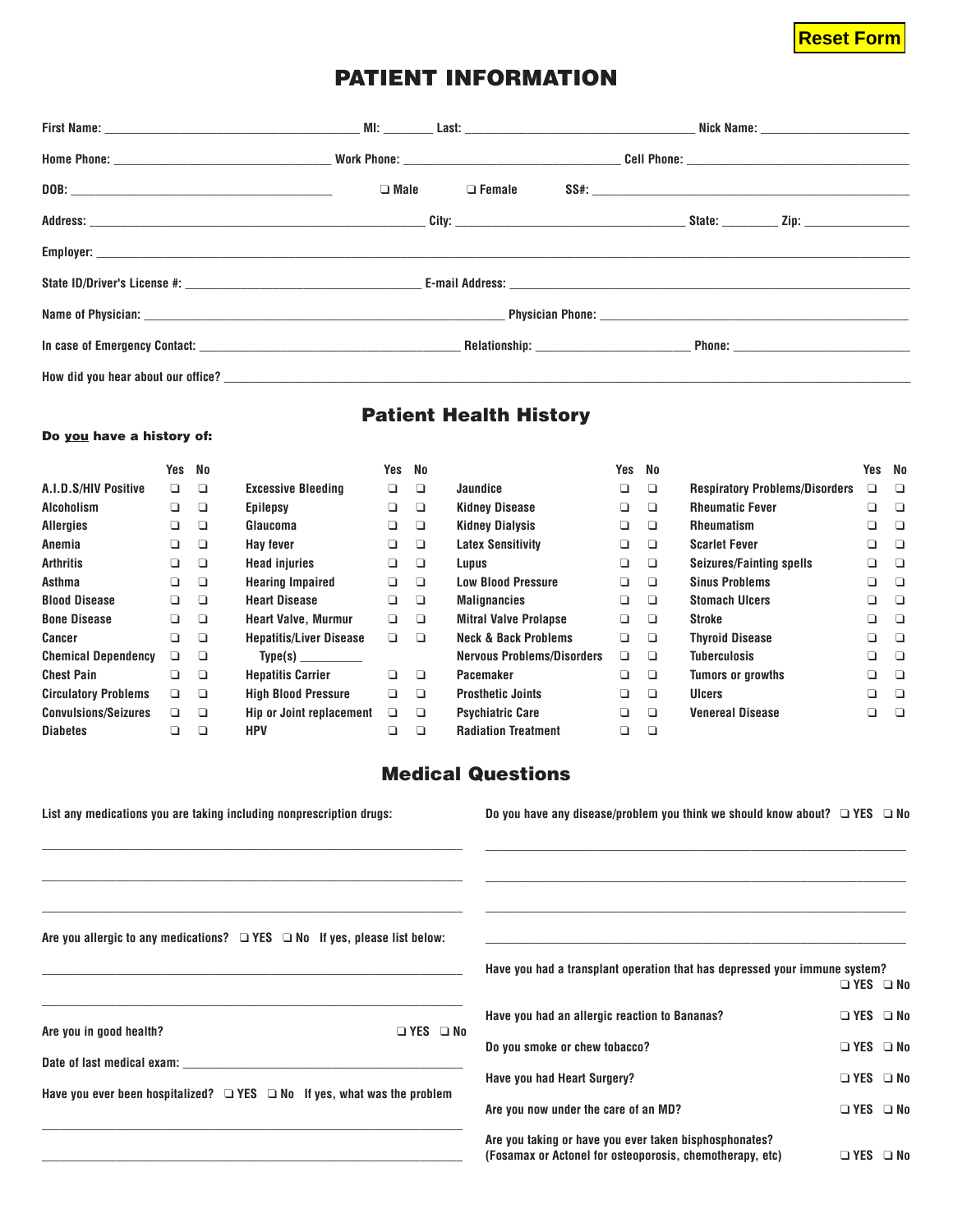| <b>FOR WOMEN ONLY:</b>              |                      |                                                                                                                                                                                      |                                      |                      |  |
|-------------------------------------|----------------------|--------------------------------------------------------------------------------------------------------------------------------------------------------------------------------------|--------------------------------------|----------------------|--|
| Are you taking birth control pills? | $\Box$ YES $\Box$ No |                                                                                                                                                                                      | Are you nursing/breastfeeding?       | $\Box$ YES $\Box$ No |  |
| Are you pregnant?                   | $\Box$ YES $\Box$ No | <b>Expected delivery date:</b>                                                                                                                                                       | Is there a possibility of pregnancy? | $\Box$ YES $\Box$ No |  |
|                                     |                      | NOTE: Antibiotics (such as penicillin) may alter the effect of birth control pills. Consult your physician/qynecologist for assistance regarding additional methods of birth control |                                      |                      |  |

Dr. Signature:

Date:

### **Dental History Information**

|                                                                        |                      |                              | Do you snore?<br>$\Box$ YES $\Box$ No                                                              |
|------------------------------------------------------------------------|----------------------|------------------------------|----------------------------------------------------------------------------------------------------|
|                                                                        |                      |                              | Do you have problems with bad breath?<br>□ YES □ No                                                |
| Reason for today's visit?                                              |                      |                              | Have you ever had an allergic reactions to a crown, metal filling or                               |
| Have you ever had an oral cancer screening?                            | $\Box$ YES $\Box$ No |                              | dental appliance?<br>$\Box$ YES $\Box$ No                                                          |
|                                                                        |                      |                              | Have you ever used an electric toothbrush?<br>$\Box$ YES $\Box$ No                                 |
|                                                                        |                      |                              | Are your teeth sensitive to hot, cold or pressure?<br>$\Box$ YES $\Box$ No                         |
| Do your gums bleed when you brush?                                     | □ YES □ No           |                              |                                                                                                    |
| Have you or a family member ever been treated for periodontal disease? |                      |                              | On a scale from 1 to 10, with 10 being the highest, how important is your dental<br>health to you? |
|                                                                        | $\Box$ YES $\Box$ No |                              |                                                                                                    |
| Have you ever had complications from an extraction?                    | $\Box$ YES $\Box$ No |                              | 3 4 5 6 7<br>$1 \t2$<br>-8<br>$\mathbf{g}$<br>10                                                   |
| Have you ever had a popping or clicking near your ear when you chew?   |                      |                              | If you could change something about your smile what would it be:                                   |
|                                                                        | □ YES □ No           |                              | $\Box$ Whiter                                                                                      |
|                                                                        |                      |                              | $\Box$ Straighter                                                                                  |
| Are you prone to frequent headaches?                                   | $\Box$ YES $\Box$ No |                              | $\Box$ Close space                                                                                 |
| Do you grind or clench your teeth?                                     | □ YES □ No           |                              | $\Box$ replace black mercury filling with tooth colored restorations                               |
|                                                                        |                      |                              | $\Box$ repair chipped teeth                                                                        |
| Do you have sores, blisters or swelling on your gums lips or cheeks?   |                      | $\Box$ replace missing teeth |                                                                                                    |
|                                                                        | $\Box$ YES $\Box$ No |                              | $\Box$ less gums showing                                                                           |
| Have you ever had orthodontic treatment?                               | □ YES □ No           |                              | $\Box$ replace old crowns or caps that don't match                                                 |

**I certify that I have read and understand the questions, above. I acknowledge that my questions have been answered to my satisfaction. I will not hold my dentist or any other members of his/her staff responsible for any errors that I have made in the completion of this form.**

**Adult/Guardian: I hereby consent to the treatment indicated on my examination form, including the use of any anesthetics, sedatives, or x-rays, as may be deemed necessary by the doctor.**

**Patient: \_\_\_\_\_\_\_\_\_\_\_\_\_\_\_\_\_\_\_\_\_\_\_\_\_\_\_\_\_\_\_\_\_\_\_\_\_\_\_\_\_\_\_\_\_\_\_\_\_\_\_\_\_\_\_\_\_\_\_\_\_\_\_\_\_\_\_\_\_\_\_\_\_\_\_\_\_\_\_\_\_\_\_\_\_\_\_\_\_\_ Date: \_\_\_\_\_\_\_\_\_\_\_\_\_\_\_\_\_\_\_\_\_\_\_\_\_\_\_\_\_\_**

**Parent/Guardian (if patient is a minor): \_\_\_\_\_\_\_\_\_\_\_\_\_\_\_\_\_\_\_\_\_\_\_\_\_\_\_\_\_\_\_\_\_\_\_\_\_\_\_\_\_\_\_\_\_\_\_\_\_\_\_\_\_\_\_\_\_\_\_\_\_\_\_\_ Date: \_\_\_\_\_\_\_\_\_\_\_\_\_\_\_\_\_\_\_\_\_\_\_\_\_\_\_\_\_\_**